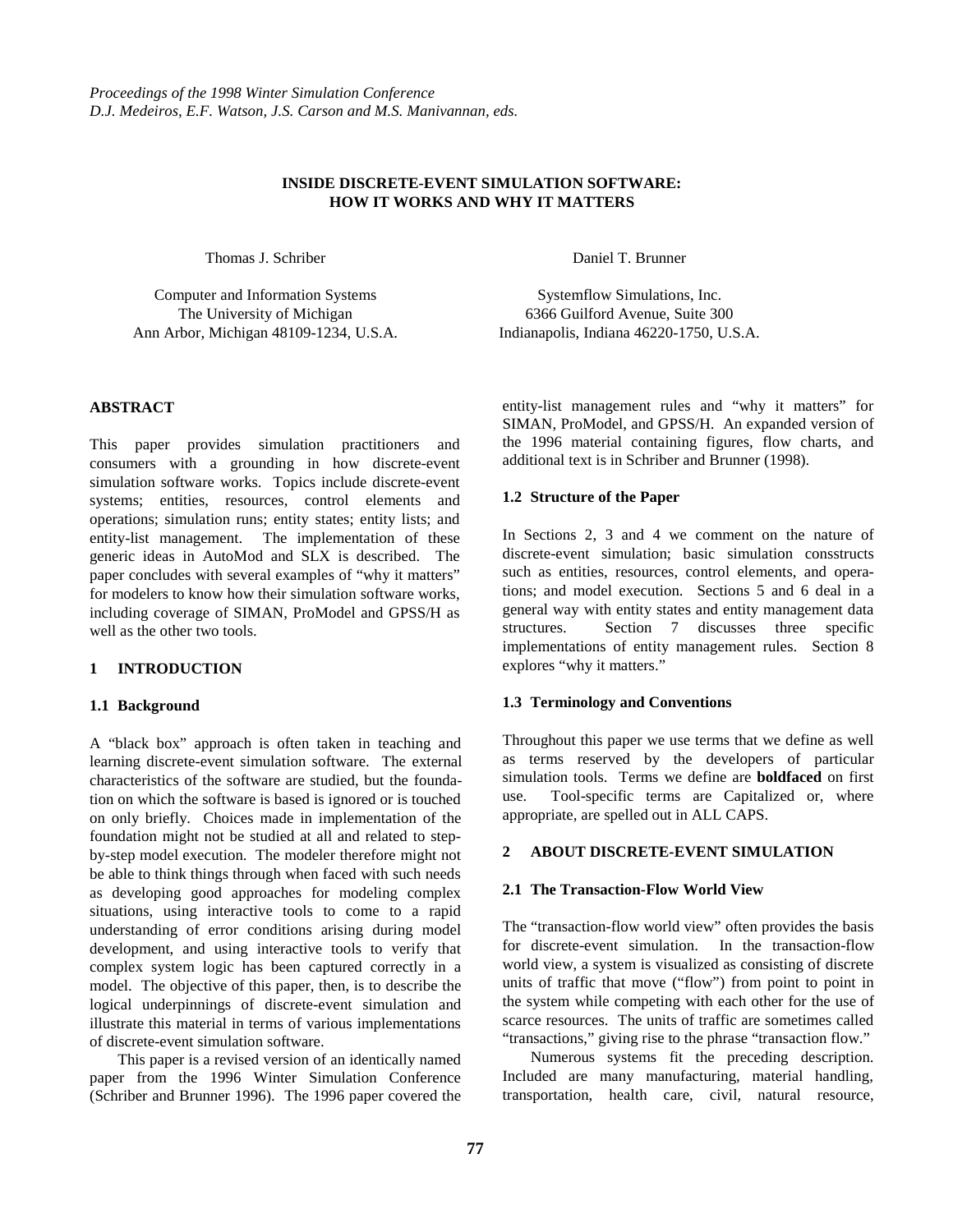communication, defense, and information processing systems, and queuing systems in general.

# **2.2 The Nature of Discrete-Event Simulation**

A discrete-event simulation is one in which the state of a model changes at only a discrete, but possibly random, set of simulated time points. Two or more traffic units often have to be manipulated at one and the same time point. Such "simultaneous" movement of traffic at a time point is achieved by manipulating units of traffic *serially* at that time point. This often leads to logical complexities in discrete-event simulation because it raises questions about the *order* in which two or more units of traffic are to be manipulated at one time point.

# **2.3 Discrete-Event Modeling Languages**

The challenges faced by a *modeler* escalate for the *designer* of a modeling language. The designer must take the logical requirements of discrete-event simulation into account in a generalized way. Choices and tradeoffs exist. As a result, although discrete-event simulation languages are similar in broad terms, they can and typically do differ in subtle but important particulars.

# **3 ENTITIES, RESOURCES, CONTROL ELEMENTS, AND OPERATIONS**

The term **entity** is used here to designate a unit of traffic (a "transaction"). Entities instigate and respond to **events**. An event is a happening that changes the state of a model (or system). In a model of an order-filling system, for example, the arrival of an order, which is an event, might be simulated by bringing an entity into the model.

There are two possible types of entities, here referred to as **external entities** and **internal entities**. External entities are those whose creation and movement is explicitly arranged for by the modeler. In contrast, internal entities are created and manipulated implicitly by the simulation software itself. For example, internal entities might be used in some languages to simulate machine *failures*, whereas external entities might be used to simulate the *use* of machines.

The term **resource** designates a system element that provides service (such as a drill, an automated guided vehicle, or space in an input buffer). The users of resources are usually entities. (A work-in-process entity claims space in an input buffer, then captures an automated guided vehicle to move it to the input buffer.) Resources are usually capacity-limited, so entities compete for their use and sometimes must wait to use them, experiencing delay as a result.

The term **control element** designates a construct that supports other delays or logical alternatives based on a system's state. Control elements can take the form of switches, counters, user data values, and system data values built into the modeling tool. Complex control may rely on truth-valued expressions that use arithmetic and/or Boolean combinations of control elements.

An **operation** is a step carried out by or on an entity while it moves through a system. The operations applicable to a ship at a harbor might be these: arrive; capture a berth; capture a tugboat; get pulled into the berth; free the tugboat; load cargo; etc.

# **4 OVERVIEW OF MODEL EXECUTION**

# **4.1 Experiments, Replications, and Runs**

A simulation project is composed of **experiments**. Experiments are differentiated by the use of alternatives in a model's logic and/or data. An alternate part sequencing rule might be tried, for example, or the quantity of various machines might be varied.

Each experiment consists of one or more **replications** (trials). A replication is a simulation that uses the experiment's model logic and data but a different set of random numbers, and so produces different statistical results that can then be analyzed across a set of replications.

A replication involves initializing the model, running it until a run-ending condition is met, and reporting results. This "running it" phase is called a **run**.

# **4.2 Inside a Run**

During a run the simulation **clock** (an internally managed, stored data value) tracks the passage of *simulated* time (as distinct from *wall-clock* time). The clock advances in discrete steps (typically of unequal size) during the run. After all possible actions have been taken at a given simulated time, the clock is advanced to the time of the next earliest event. Then the appropriate actions are carried out at this new simulated time, etc.

The execution of a run thus takes the form of a twophase loop: "carry out all possible actions at the current simulated time," followed by "advance the simulated clock," repeated over and over again until a run-ending condition comes about. The two phases are here respectively called the **Entity Movement Phase** (EMP) and the **Clock Update Phase** (CUP).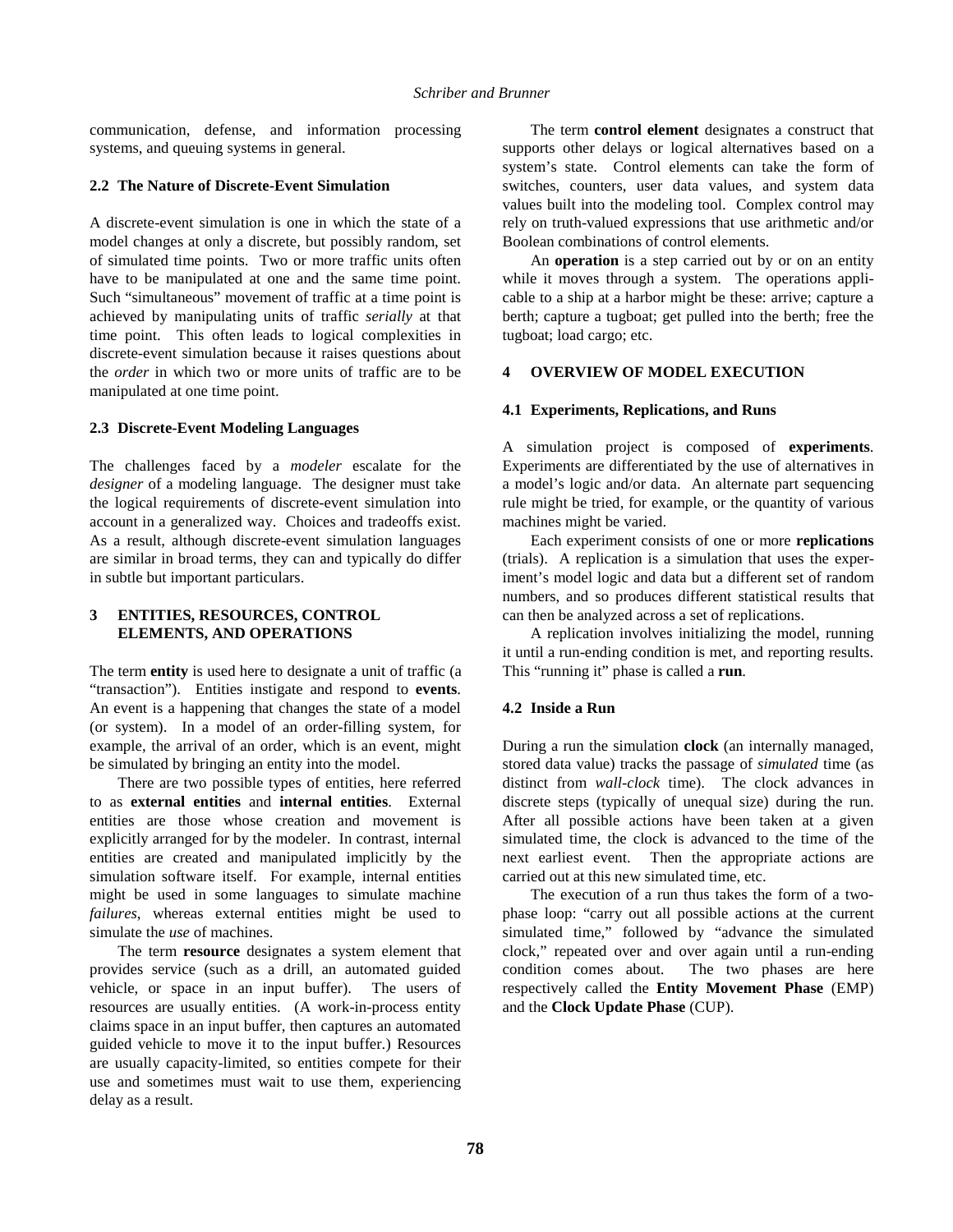# **5 ENTITY STATES**

Entities migrate from state to state while they work their way through a model. An entity is always in one of five alternative states, as detailed below.

### **5.1 The Active State**

The **Active State** is the state of the currently moving entity. Only one entity moves at any instant of *wall-clock* time. This entity progresses through its operations nonstop until it encounters a delay. It then migrates to an alternative state. Some other entity then becomes the next active entity. And so on.

## **5.2 The Ready State**

During an Entity Movement Phase there may be *more than one* entity ready to move, and yet entities can only move (be in the Active State) one-by-one. The **Ready State** is the state of entities waiting to enter the Active State during the current Entity Movement Phase.

## **5.3 The Time-Delayed State**

The **Time-Delayed State** is the state of entities waiting for a *known* future simulated time to be reached so that they can then (re)enter the Ready State. A "part" entity is in a Time-Delayed State, for example, while waiting for the future simulated time at which an operation being performed on it by a machine will come to an end.

# **5.4 The Condition-Delayed State**

The **Condition-Delayed State** is the state of entities delayed until some specified condition comes about, e.g., a "part" entity might wait in the Condition-Delayed State until its turn comes to use a machine. Condition-Delayed entities are removed *automatically* from the Condition-Delayed state when conditions permit.

# **5.5 The Dormant State**

Sometimes it is desirable to put entities into a state from which no escape will be triggered automatically by changes in model conditions. We call this state the **Dormant State.** Dormant-State entities rely on modelersupplied logic to transfer them from the Dormant State back to the Ready State. Job-ticket entities might be put into a Dormant State, for example, until an operator entity decides which job-ticket to pull next.

### **6 ENTITY MANAGEMENT STRUCTURES**

Simulation software uses the following lists to organize and track entities in the five entity states.

### **6.1 The Active Entity**

The active entity forms an unnamed "list" consisting only of the active entity. The Active-State entity moves nonstop until encountering an operation that puts it into another state (transfers it to another list) or removes it from the model. A Ready-State entity then becomes the next Active-State entity. Eventually there is no possibility of further action at the current time. The EMP then ends and a Clock Update Phase begins.

## **6.2 The Current Events List**

Entities in the Ready State are kept in a single list here called the **current events list** (CEL). Entities migrate to the current events list from the future events list, from delay lists, and from user-managed lists. (Each of these latter lists is described below). In addition, entities cloned from the Active-State entity usually start their existence on the current events list.

## **6.3 The Future Events List**

Entities in the Time-Delayed State belong to a single list into which they are inserted at the beginning of their timebased delay. This list, called the **future events list** (FEL) here, is usually ranked by increasing entity **move time.** (Move time is the simulated time at which an entity is scheduled to try to move again.) At the time of entity insertion into the FEL, the entity's move time is calculated by adding the value of the simulation clock to the known (sampled) duration of the time-based delay.

After an Entity Movement Phase is over, the Clock Update Phase sets the clock's value to the move time of the FEL's highest ranked (smallest move time) entity. This entity is then transferred from the FEL to the CEL, migrating from the Time-Delayed State to the Ready State and setting the stage for the next EMP to begin.

The preceding statement assumes there are not *other* entities on the FEL whose move time matches the clock's updated value. In the case of move-time ties, some tools will transfer all the time-tied entities from the FEL to the CEL during a single CUP, whereas other tools take a "one entity transfer per CUP" approach.

Languages that work with internal entities usually use the FEL to support the timing requirements of these entities. The FEL is typically composed both of external and internal entities in such languages.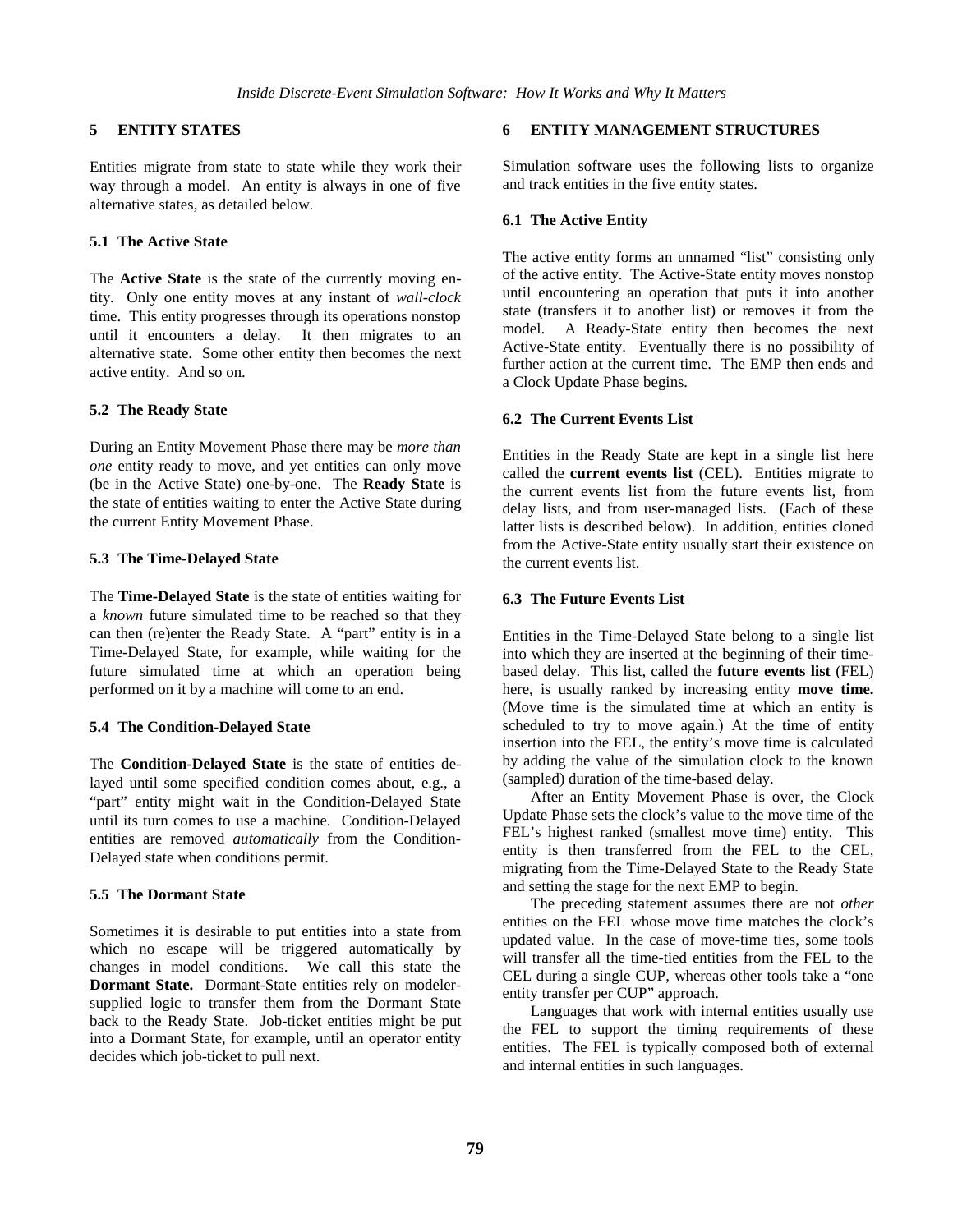#### **6.4 Delay Lists**

**Delay lists** are lists of entities in the Condition-Delayed State. These entities are waiting for a condition to come about (e.g., waiting their turn to use a machine) so they can be transferred automatically into the Ready State on the current events list. Delay lists, which are generally created automatically by the simulation software, are managed by using **related waiting** or **polled waiting**.

If a delay can be related easily to events in the model that might resolve the condition, then related waiting can be used to manage the delay list. For example, suppose a machine's status changes from busy to idle. In response, the software can automatically remove the next machineusing entity from the appropriate delay list and put it in the Ready State on the current events list. Related waiting is the prevalent approach used to manage conditional delays.

If the delay condition is too complex to be related easily to events that might resolve it, polled waiting can be used. With polled waiting the software checks routinely to see if entities can be transferred from one or more delay lists to the Ready State. Complex delay conditions for which polled waiting can be useful include Boolean combinations of state changes, e.g., a part supply runs low *or* an output bin needs to be emptied.

#### **6.5 User-Managed Lists**

**User-managed lists** are lists of entities in the Dormant State. The modeler must take steps to establish such lists and provide the logic needed to transfer entities to and from the lists. (The underlying software has no way to know why entities are put into user-managed lists and so has no basis for removing entities from such lists.)

#### **7 IMPLEMENTATION IN TWO TOOLS**

The tools chosen for commentary on implementation particulars are AutoMod, Version 8, from AutoSimulations, Inc., and SLX, Release 1, from Wolverine Software Corporation. (See the References.) A previous version of this paper (Schriber and Brunner 1996) covered Systems Modeling Corporation's SIMAN, ProModel Corporation's ProModel, and Wolverine Software Corporation's GPSS/H in similar detail. These five are among more than *forty* tools reported in 1997 for discrete-event simulation (Swain 1997). Some other tools might be better suited than any of these for particular modeling activities, but we think that these tools are representative. (Those interested in the possibility of implementing discrete-event simulation models in a nonsimulation programming language such as C or C++ are referred to Balci 1988.)

#### **7.1 AutoMod**

AutoMod equivalents for the preceding generic terms are given in Table 1. For example, AutoMod uses *Actions* to specify operations for *Loads*.

|  |  | Table 1: AutoMod Terminology |
|--|--|------------------------------|
|--|--|------------------------------|

| <b>Generic Term</b>        | <b>AutoMod Equivalent</b> |
|----------------------------|---------------------------|
| <b>External Entity</b>     | Load                      |
| <b>Internal Entity</b>     | Logical Load              |
| Resource                   | Resource; Queue; Block    |
| Control Element            | Counter:                  |
|                            | Process Traffic Limit     |
| Operation                  | Action                    |
| <b>Current Events List</b> | <b>Current Event List</b> |
| <b>Future Events List</b>  | <b>Future Event List</b>  |
| Delay List                 | Delay List;               |
|                            | Condition Delay List;     |
|                            | Load Ready List           |
| User-Managed List          | Order List                |

### **7.1.1 The Current Event List**

The current events list is named the Current Event List in AutoMod. Cloned Loads, Loads leaving the Future Event List due to a clock update, and Loads ordered off Order Lists are placed immediately on the CEL. The insertion rule is to rank by priority and then FIFO within the priority class.

When the CEL becomes empty, the Condition Delay List (see below) is checked, and Loads may be transferred from there to the CEL. This continues until the CEL is empty and no more Loads can be transferred, at which point the EMP is over and a CUP is initiated.

### **7.1.2 The Future Event List**

The AutoMod Future Event List (FEL) is like future events lists in other tools. Loads arrive on the FEL in the Time-Delayed State by executing a WAIT FOR statement. AutoMod allows the specification of time units (day, hr, min, sec) in a WAIT FOR statement.

The AutoMod CUP will remove multiple Transactions from the FEL if they are tied for the earliest move time, inserting them one by one into their appropriate place on the CEL.

There are also internal entities in AutoMod, called Logical Loads, that do things such as wait on the FEL to trigger scheduled shift breaks.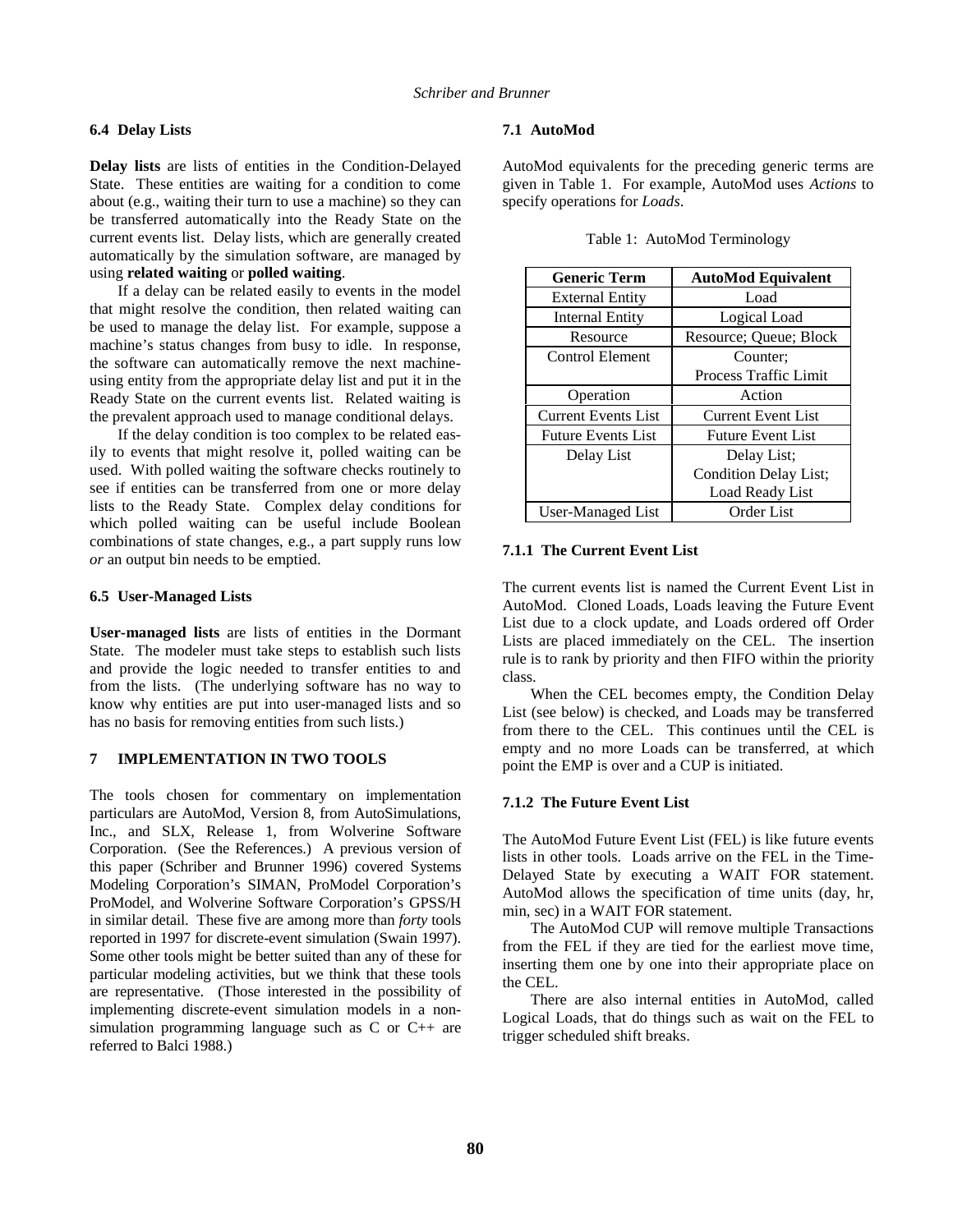### **7.1.3 Delay Lists**

Delay Lists (DL) are lists of loads waiting to claim capacity of a finite capacity element (a resource or control element such as an individual Resource, Queue, Block, Counter, or Process). Each finite capacity element within the model has one DL associated with it.

The waiting that results from this mechanism is related waiting. Whenever capacity is freed, one Load from the head of the element's DL gets tentatively placed on the CEL (but a placeholder is left on the DL). When that Load is encountered during the EMP, it tries to claim the requested capacity. If it fails (for example because it wants two units but only one is free), it is returned to the DL in its original place.

Immediately after this evaluation (and before the active Load executes any more Actions), if there is still any capacity, the *next* Load on the DL is placed on the CEL. Processing of the active Load then continues. After each time a tentatively placed Load is evaluated during the EMP, the existence of available capacity will cause another Load to be removed from the DL.

## **7.1.4 The Condition Delay List**

For conditional waiting other than the five cases enumerated above, AutoMod has a WAIT UNTIL statement that results in polled waiting. WAIT UNTIL conditions can be compounded using Boolean operators. If a Load executes a WAIT UNTIL and the condition is false, the Load is placed on a single global AutoMod list called the Condition Delay List (CDL).

After the CEL has been emptied, but before the simulation clock progresses, *all* loads on the CDL are moved to the CEL *if* there has been a state change to at least one element of the same general type (e.g. Queue) that *any* Load on the CDL is waiting for. (This mechanism is primarily polled although the global triggering mechanism is related.)

If the CEL is now non-empty then the EMP resumes. If the condition that a CEL Load is waiting for is false, AutoMod moves that Load from the Current Event List back to the CDL. The CDL may get emptied multiple times during one EMP until eventually the CEL gets emptied without having triggered a state change related to any Load on the CDL. A CUP then occurs.

Because of the potential for repetitive list migration when using WAIT UNTIL, AutoMod's vendor encourages users to use Order Lists or other explicit control mechanisms to manage complex waiting.

# **7.1.5 Order Lists**

AutoMod implements the Dormant State with Order Lists, which are user-managed lists of Loads. After a Load puts itself onto an Order List (by executing a WAIT TO BE ORDERED Action), it can only be removed by another Load (which executes an ORDER Action). Loads successfully ordered are placed immediately on the CEL (one at a time according to how they were chosen from the Order List, and ranked on the CEL FIFO by priority).

Order Lists can achieve performance improvements over CDL waiting because Order Lists are never scanned except on explicit request.

AutoMod Order Lists offer several interesting wrinkles including the ability for an ordering Load to place a back order if the ORDER action is not satisfied, the ability for a Load on an Order List to be ordered to *continue* (to the next Action) instead of to a Process (this feature is useful for control handshaking), and the ability to have a function called for each Load on the Order List (by using the ORDER…SATISFYING Action).

## **7.1.6 Other Lists**

AutoMod has a number of material handling constructs that are integrated with Load movement. For vehicle systems there are three other types of lists. Loads on Load Ready Lists (LRL) (one list per vehicle system) are waiting to be picked up by a vehicle. Loads claimed and picked up by a vehicle reside on the vehicle's Vehicle Claim List (VCL) and Vehicle Onboard List (VOL) respectively, during which time, the vehicle becomes the active "load" and moves among AutoMod's lists (FEL, CEL, and possibly DLs) instead of the Load.

# **7.2 SLX**

SLX is a hierarchical language in which the built-in primitives are at a lower level than most simulation languages, facilitating user (or developer) definition of the behavior of many system elements. This philosophy allows the SLX developer to create higher-level modeling tools whose constructs have precisely defined yet modifiable behavior.

Equivalents for the generic terms for users of lowlevel SLX are given in Table 2. For example, SLX uses *Control Variables* to act as Control Elements. The "control" modifier can be attached to a global or local Variable of any data type (integer, real, string, etc.). (A local Variable is analogous to an attribute in other tools.)

Note that SLX has two types of Objects: Active and Passive. An Active Object is distinguished from a Passive Object by the presence of actions – executable Statements – in an Active Object's Class definition.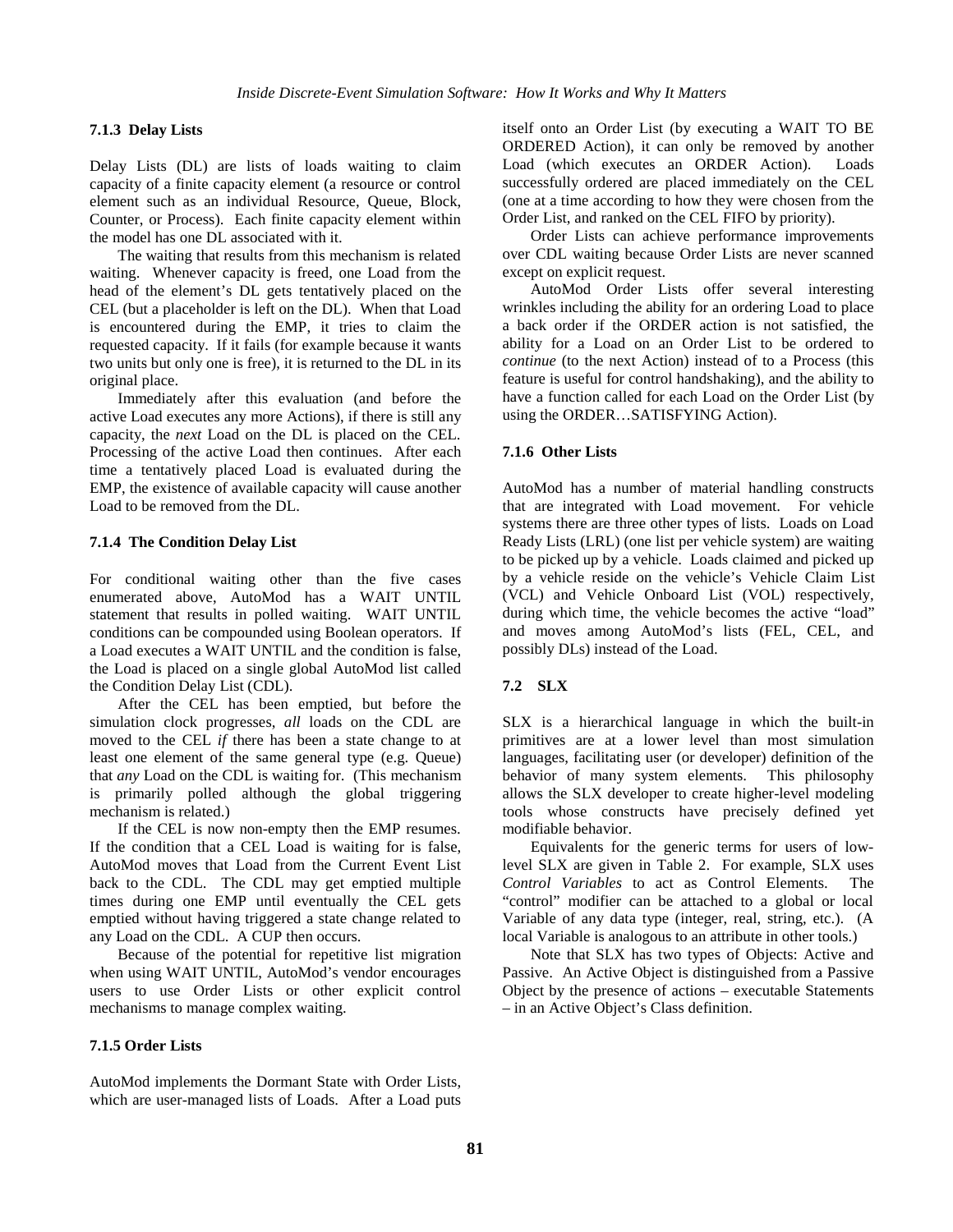| <b>Generic Term</b>        | <b>SLX Equivalent</b>         |
|----------------------------|-------------------------------|
| <b>External Entity</b>     | Active Object and its Puck(s) |
| <b>Internal Entity</b>     | none                          |
| Resource                   | Control Variable              |
| Control Element            | Control Variable              |
| Operation                  | Statement                     |
| <b>Current Events List</b> | <b>Current Events Chain</b>   |
| <b>Future Events List</b>  | <b>Future Events List</b>     |
| Delay List                 | Delay List                    |
| <b>User-Managed List</b>   | Set (see section 7.2.4)       |

Table 2: SLX Terminology (low-level)

Table 3 shows how higher-level tools based on SLX might exploit the definitional capabilities of SLX.

| <b>Generic Term</b>      | <b>SLX Equivalent</b>     |
|--------------------------|---------------------------|
| Resource                 | Active or Passive Object  |
| <b>Control Element</b>   | Active or Passive Object  |
| Operation                | User-defined Statement    |
| Delay List               | User-defined based on Set |
| <b>User-Managed List</b> | User-defined based on Set |

Table 3: Tools Based On SLX

### **7.2.1 The Current Events Chain**

The current events list is named the Current Events Chain (CEC) in SLX. The members of the CEC are called Pucks.

What is a Puck? SLX dissociates the concept of an Active Object (with its associated local data) from a Puck, which is the "moving entity" that executes the actions, carries its own entity scheduling data, and migrates from list to list. The effect of this dissociation is that a single Object can "own" more than one Puck. All Pucks owned by a single Object share the Object's local data (attributes). One application of this "local parallelism" feature is the use of a second Puck to simulate a balk time while the original Puck is waiting for some condition (Henriksen 1996).

Activating a new Object creates one Puck and launches that Puck into the actions. In many cases no additional Pucks are ever created, and the combination of an Active Object and its Puck forms the equivalent to an entity in the terminology of this paper. (Passive Objects have no actions and therefore own no Pucks.)

Newly activated Pucks, Pucks leaving the Future Event List due to a clock update, and reactivated Pucks (see 7.2.4 below) are placed immediately into the CEC. The CEC is ranked FIFO by priority. The SLX CEC is empty when an EMP ends.

## **7.2.2 The Future Events List**

The SLX Future Events List (FEL) is like future events lists in other tools. Loads arrive on the FEL in the Time-Delayed State by executing an ADVANCE statement.

The SLX CUP will remove multiple Pucks from the FEC if they are tied for the earliest move time, inserting them one by one into their appropriate place on the CEC.

Because the low-level primitives in SLX do not include downtimes or even repetitive Puck generation, all activity on the SLX FEL unfolds as specified by the developer of the SLX model. However, if a user is using a model (or a model builder) that contains higher-level primitives defined by a developer, chances are that all kinds of things are going on behind the scenes, hidden from the higher-level user's view.

## **7.2.3 Delay Lists**

Delay Lists (DL) are lists of Pucks waiting (through WAIT UNTIL) for state changes in any combination of Control Variables and the simulation clock value. All higher-level constructs defined by developers can use this mechanism. Each Control Variable (which may be a local Variable, in which case there is one for each Object in the Class) has a separate DL associated with it.

A DL is ranked by order of insertion. The entire contents of a DL are removed whenever the associated Control Variable changes value and are inserted one at a time into the CEC. Removed Pucks that are waiting on compound conditions are removed from each other Delay List to which they belong. As these entities are encountered on the CEC during the EMP, those failing to pass their WAIT UNTIL are returned to the Delay List(s) for those Control Variables still contributing to the falseness of the condition.

For conditions that include a reference to the clock, the Puck is inserted if necessary into the FEL, subject to early removal from the FEL if the condition becomes true do to other Control Variable changes.

This low-level related waiting mechanism based on Control Variables is the default SLX approach to modeling all types of simple or compound Condition-Delayed states.

### **7.2.4 Sets and User-Managed Waiting**

SLX handles the Dormant State in a unique way. Instead of moving the Puck from the active state to a user-managed list and suspending it, all in the same operation, SLX breaks this operation into two pieces.

First, the Puck should join a Set. But joining a Set does not automatically suspend the Puck. A Puck can belong to any number of Sets. Set membership merely provides other Pucks with access to the member Puck.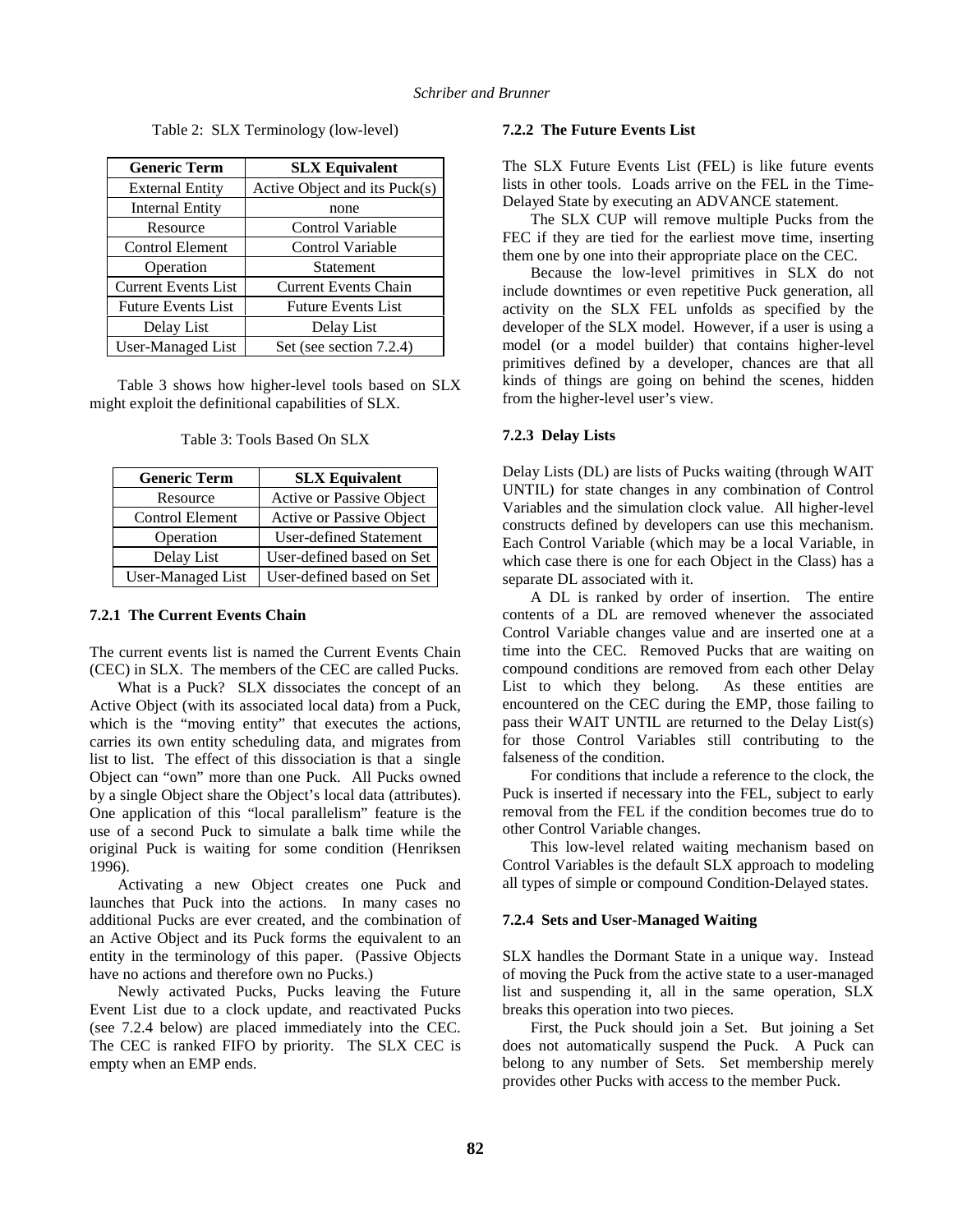To go into the Dormant state, a Puck executes a WAIT statement. It then is suspended indefinitely, outside of any particular list, until another Puck identifies the waiting Puck and executes a REACTIVATE statement on it. Often the REACTIVATEing Puck is scanning a Set to find the Puck to REACTIVATE, but a Set is not exactly the same as a user-managed list in our terminology. A Dormantstate Puck might be a member of no Sets (as long as a pointer to it has been stashed somewhere) or of one or more Sets.

An SLX developer can easily define a user-managed list construct, using Sets, WAIT, and REACTIVATE as building blocks, that mimics those of other languages or offer unique features of its own.

#### **8 WHY IT MATTERS**

#### **8.1 Overview**

We now describe five situations that reveal some of the practical differences in implementation particulars among SIMAN, ProModel, GPSS/H, AutoMod, and SLX. These differences reflect differing implementation choices made by the software designers.

None of the alternative approaches mentioned in each subsection is either intrinsically "right" or "wrong." The modeler simply must be aware of the alternative in effect in the simulation software being used and work with it to produce the desired outcome. (If a modeler is unaware of the alternative in effect, it is possible to mis-model a situation and perhaps not become aware of this fact.)

We finish the "why it matters" discussion with some comments on how knowledge of software internals is needed to make effective use of software checkout tools.

#### **8.2 Trying to Re-capture a Resource Immediately**

Suppose a part releases a machine, then immediately attempts to re-capture the machine. The modeler might – or might not – want a more highly qualified waiting part, if any, be the next to capture the machine.

Of interest here is the order of events following the giving up of a server. There are at least three alternatives: (1) Coupled with the giving up of the server is the *immediate* choosing of the next user of the server, without the releasing entity having yet become a contender for the server. (2) The choosing of the next user of the server is *deferred* until the releasing entity has become a contender. (3) "Neither of the above;" that is, without paying heed to other contenders, the releasing entity recaptures the server immediately.

SIMAN implements (1) by default. ProModel implements (2). GPSS/H and AutoMod implement (3) by default. In SLX, using a low-level Control Variable as the resource state, the result is also (3). (However developers could implement higher-level resource constructs in SLX that behave in any of the three ways.)

#### **8.3 The First in Line is Still Delayed**

Suppose two Condition-Delayed entities are waiting in a list because no units of a particular resource are idle. Suppose the first entity needs *two* units of the resource, whereas the second entity only needs *one* unit. Now assume that one unit of the resource becomes idle. The needs of the first list entity cannot yet be satisfied, but the needs of the second entity can. What will happen?

There are at least three possible alternatives: (1) Neither entity claims the idle resource unit. (2) The first entity claims the one idle resource unit and waits for a second unit. (3) The second entity claims the idle resource unit and goes on its way.

As in Section 8.2, each of these alternatives comes into play in the tools considered here. SIMAN (SEIZE) and ProModel (GET or USE) implement (1) and (2) respectively by default. AutoMod (GET or USE), GPSS/H (ENTER or TEST), and SLX (WAIT UNTIL on a Control Variable) implement (3) by default.

#### **8.4 Yielding Control**

Suppose the active entity wants to give control to one or more Ready-State entities, but then needs to become the active entity again before the simulation clock has been advanced. This might be useful, for example, if the active entity has opened a switch permitting a set of other entities to move past a point in the model, and then needs to reclose the switch after the forward movement has been accomplished. (Perhaps a group of identically-flavored cartons of ice cream is to be transferred from an accumulation point to a conveyor leading to a one-flavorper-box packing operation.)

In SIMAN and AutoMod, the effect can be accomplished approximately with a DELAY (SIMAN) or WAIT FOR (AutoMod) that puts the active entity into a Time-Delayed State for an arbitrarily short but non-zero simulated time.

In ProModel, "WAIT 0" can be used to put the active entity back on the FEL. It will be returned later (at the same simulated time) by the CUP to the Active State.

In GPSS/H, the active Transaction ("Xact") can execute a YIELD (BUFFER) Block to shift from the Active State to the Ready State and restart the CEC scan. Higher-priority (and higher-ranked same priority) Xacts on the CEC can then try to become active, one by one, before the control-yielding Xact itself again becomes active at the same simulated time. (A "PRIORITY PR,YIELD" Block can alternatively be used in order to reposition the justactive Xact behind equal-priority Xacts on the CEC prior to restarting the scan.)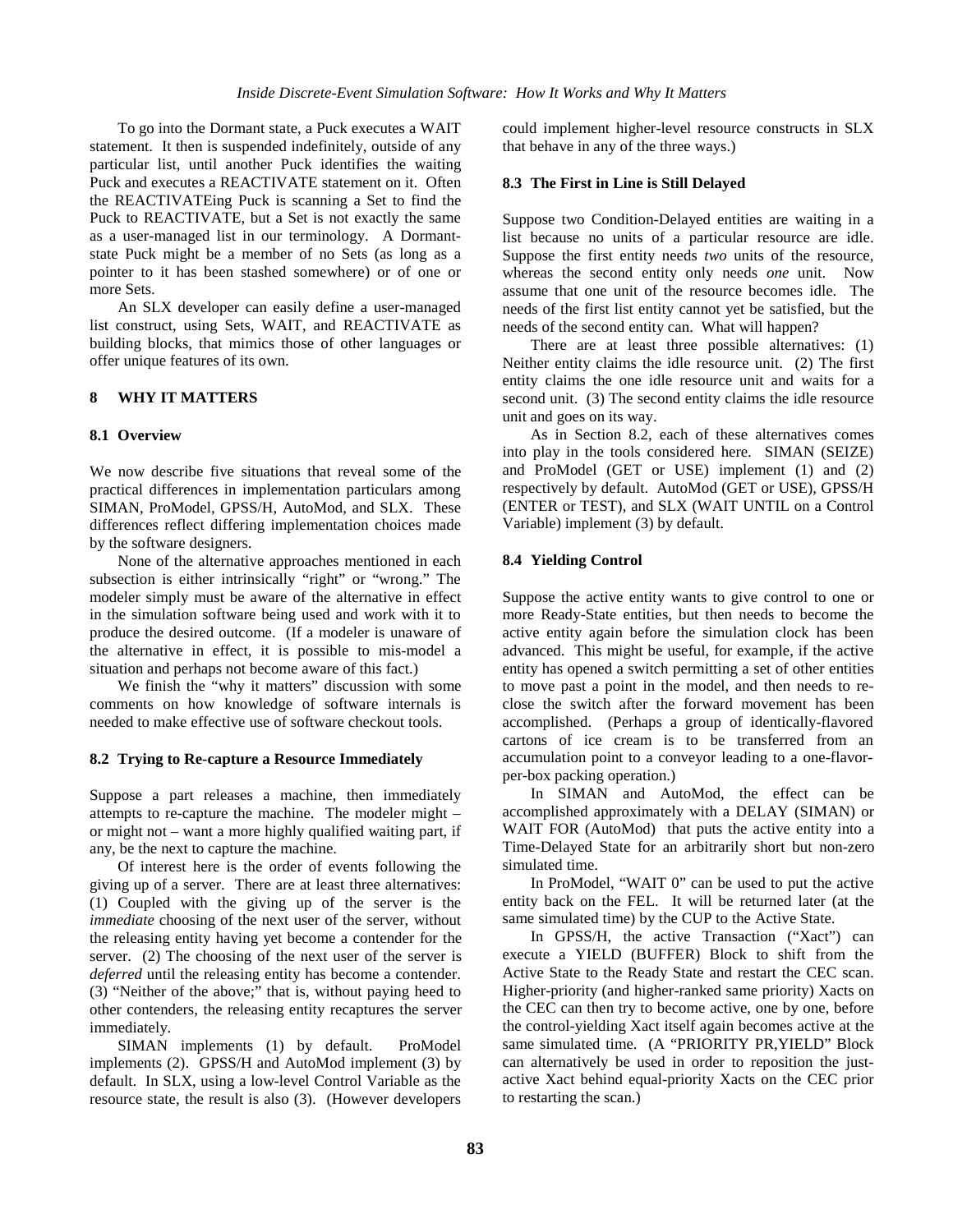In SLX there is also a YIELD statement. A normal YIELD shifts the active Puck to the back of its priority class on the CEC and picks up the next Puck. It is also possible to YIELD to a specific other Puck that is on the CEC, in which case the active Puck is not shifted.

#### **8.5 Conditions Involving the Clock**

If an entity needs to wait until a particular clock value has been reached, every language has a time-delay for FEL waiting. But what if an entity needs to wait for a compound condition involving the clock, such as "wait until my input buffer is empty or it is exactly 5:00 PM?"

A typical approach to this is to clone a dummy ("shadow") entity to do the time-based waiting. Management of dummy entities can be cumbersome, particularly for very complex rules. ProModel has no polled waiting, so a dummy entity would be required.

If a single entity tries to wait on a compound condition involving the clock, other problems can arise. SIMAN and AutoMod detect the truth of these conditions through their end-of-EMP polling mechanisms. GPSS/H also detects the truth through its version of polled waiting (refusal-mode TEST). But in the absence of a clone that waits on the FEL until exactly 5:00 PM, all three of those tools are subject to the possibility that the first EMP that finds the condition true has a clock value *greater* than 5:00 PM.

SLX recognizes the clock as a related wait-until target. A WAIT UNTIL using a future clock value in a way that contributes to the falseness of the condition will cause the Puck to be scheduled onto the FEL to force an EMP at the precise time referenced. This solves the greater-than-thedesired-time problem. Note that this Puck may also be waiting on one or more delay lists.

### **8.6 Mixed-Mode Waiting**

Suppose many entities are waiting to capture a particular resource, while a user-defined controller entity is waiting for the condition "shift status is off-shift and number waiting is less than six and resource is not currently in use" to take some action (such as shutting the resource down, in languages that allow user-defined entities to shut down resources, or printing a status message). How can we guarantee that the controller will be able to cut in front of the waiting entities at the appropriate instant (before the resource is recaptured)?

One way to handle this would be through entity priorities, in languages that offer this mechanism. However, as described below, that may not work even if the controller has higher priority than any other entity.

The key issue is the method used to implement the waiting. If it is related for the entities and polled for the compound condition, things can get complicated. (This is what we mean by the term "mixed-mode waiting.") Every time the resource comes free, a new entity will be selected from a delay list immediately in SIMAN and via the CEL in AutoMod, in both cases preceding the end-of-EMP checking for polled wait conditions (and thereby ignoring the entity priority of the controller). There are many ways to work around this if desired, such as using a different type of operation to force a polled wait for entities wishing to use the resource.

In GPSS/H, using a high-priority controller Transaction at a refusal-mode TEST Block, the controller waits at the front of the CEC. The RELEASE of the Facility will trigger a scan restart and the controller will do its job.

In ProModel there is no polled waiting but there can be related waiting on compound conditions involving Variables. Variables would have to be defined and manipulated for each element of the Boolean condition and, to assure equal competition, the entities might also have to use WAIT UNTIL instead of GET or USE. Another possibility with ProModel would be to have the entity that frees the resource do some state-checking right away (in effect becoming a surrogate for the controller). This is possible because of the deferred-selection method used by ProModel (see Section 8.2).

In the related waiting of SLX, a Puck awaiting a compound condition will be registered on the delay lists of those (and only those) Control Variables that are contributing to the falseness of the condition at the time it is evaluated. The SLX architecture (in which only global or local Control Variables and the clock can be referenced in any sort of conditional wait at the lowest level) assures that there will already be Variables underlying the state changes being monitored. The model developer needs only to be sure they are defined as Control Variables.

### **8.7 Interactive Model Verification**

We now comment briefly on why a detailed understanding of "how simulation software works" supports interactive probing of simulation-model behavior.

In general, simulation models can be run interactively or in batch mode. Interactive runs are of use in checking out (verifying) model logic during model-building and in troubleshooting a model when execution errors occur. Batch mode is then used to make production runs.

Interactive runs put a magnifying glass on a simulation model while it executes. The modeler can follow the active entity step by step and display the current and future events lists and the delay and user-managed lists as well as other aspects of the model. These activities yield valuable insights into model behavior for the modeler who knows the underlying concepts. Without such knowledge, the modeler might not take full advantage of the interactive tools provided by the software or, worse yet, might even avoid using the tools.